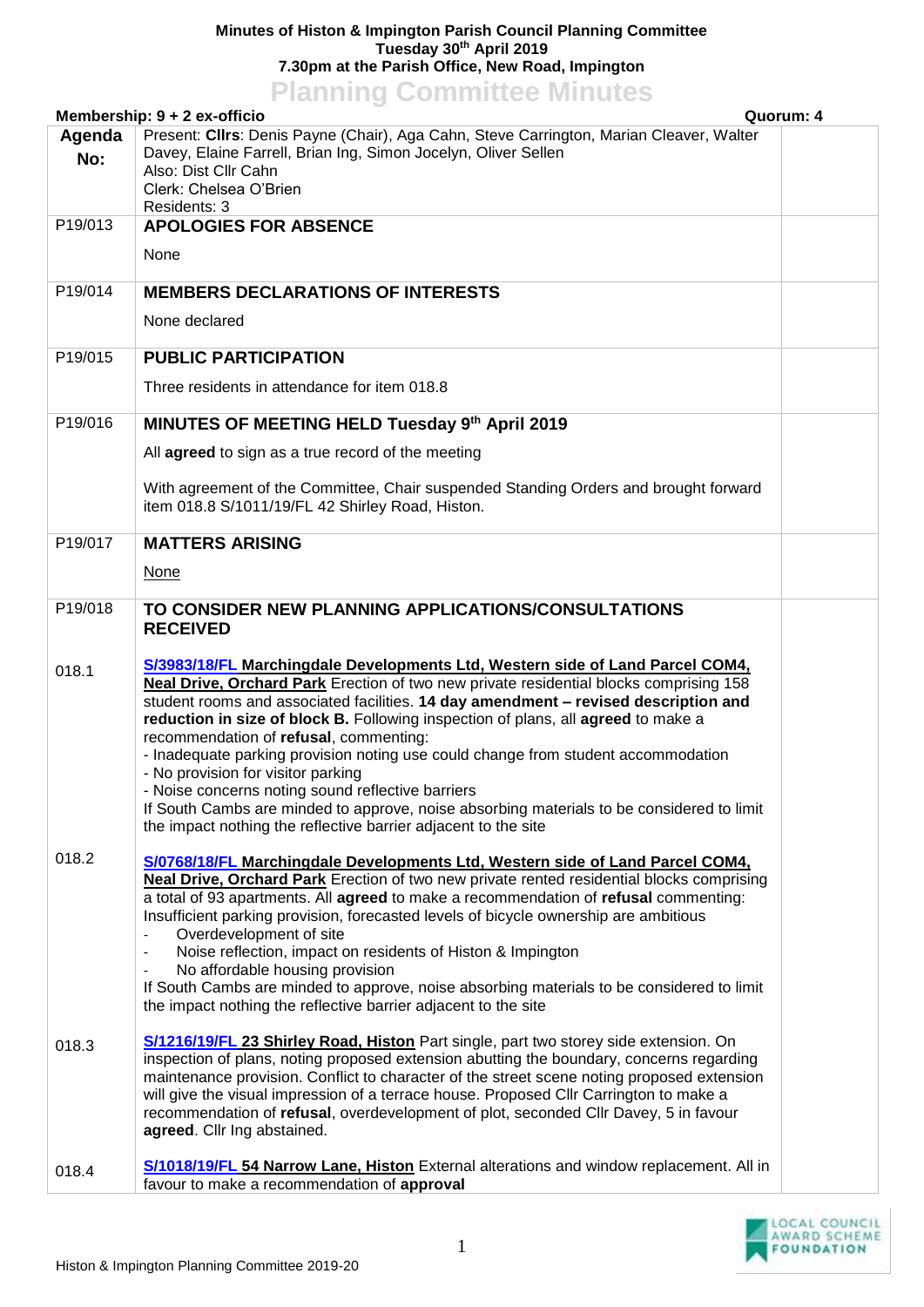| 018.5           | <b>S/1042/19/VC Plot 1 (opp 24) Villa Road, Impington</b> Variation of condition 2 (approved<br>plans) of planning permission S/0241/16/FL. Noting increase in roof height, all agreed to<br>make a recommendation of approval                                                                                                                                                                                                                                                                                                                                                                                                                                                                                                                                                                                                                                                                                                                                                              |                                       |
|-----------------|---------------------------------------------------------------------------------------------------------------------------------------------------------------------------------------------------------------------------------------------------------------------------------------------------------------------------------------------------------------------------------------------------------------------------------------------------------------------------------------------------------------------------------------------------------------------------------------------------------------------------------------------------------------------------------------------------------------------------------------------------------------------------------------------------------------------------------------------------------------------------------------------------------------------------------------------------------------------------------------------|---------------------------------------|
| 018.6           | <b>S/0989/19/FL 27a Villa Road, Impington</b> Extensions and alterations to garage to create<br>first floor annex. All agreed to make a recommendation of approval conditioning use<br>ancillary to the residential use of 27a Villa Road.                                                                                                                                                                                                                                                                                                                                                                                                                                                                                                                                                                                                                                                                                                                                                  |                                       |
| 018.7           | S/1017/19/FL 25 Manor Park, Histon single storey flat roof rear extension. All agreed to<br>make a recommendation of approval.<br>Comment on website noted, Dist Cllr Cahn to follow up with SCDC Environmental Health                                                                                                                                                                                                                                                                                                                                                                                                                                                                                                                                                                                                                                                                                                                                                                      |                                       |
| 018.8           | <b>S/1011/19/FL 42 Shirley Road, Histon</b> Conversion and extension of existing garage to<br>provide dwelling house. Standing Orders suspended to allow residents to take part.<br>Resident present outlined:<br>- Clarity regarding gable wall and restricted outlook from proposed dwelling<br>- Loss of privacy<br>- Condition landing window obscure, fixed shut<br>- Overbearing<br>- Amenity space for dwelling<br>- Parking for property<br>Applicant present outlined:<br>- Landing window opening with outlook onto road rather than adjacent properties<br>- Confirmed site boundary and proposed parking arrangement, for two cars within the<br>curtilage<br>- 78sqm, two bedroom property<br>- Proposed dwelling same footprint and foundations as garage, simply building up<br>Standing Orders re-instated. Following discussion, all agreed to make a recommendation<br>of approval conditioning landing with obscure glaze and fixed shut to protect neighbour<br>amenity |                                       |
| 018.9<br>018.10 | S/1229/19/FL 21 Spring Close, Histon Proposed single storey extension to the front of the<br>property and extension of existing flat roof dormers to the rear of the property. Following<br>inspection of plans, all agreed to a make no recommendation. Red line boundary on plan<br>indicates linking to block of garages, reducing the size of the garage. If SCDC are minded<br>to approve restriction of contractor and delivery movements only to be carried out between<br>the hours of 09.30 and 15.00. Arrangements for contractor parking to be agreed prior to<br>work commencing, noting cul-de-sac<br><b>S/1309/19/FL Histon &amp; Impington Recreation Ground, New Road, Impington</b> Siting of<br>galvanised green metal store building. Noting Parish Council application, no comments                                                                                                                                                                                     |                                       |
|                 | submitted                                                                                                                                                                                                                                                                                                                                                                                                                                                                                                                                                                                                                                                                                                                                                                                                                                                                                                                                                                                   |                                       |
| P19/019         | <b>To Accept Clerks Report</b>                                                                                                                                                                                                                                                                                                                                                                                                                                                                                                                                                                                                                                                                                                                                                                                                                                                                                                                                                              |                                       |
| 019.1           | Provided to all and accepted (Appx 1) covering: SCDC Updates; Decision Notices;<br>Applications Withdrawn<br>Application S/0606/19/FL condition requested from both Parish Council and County Council<br>restricting contractor/delivery movements to the site dismissed by Case Officer. Cllr Payne<br>and Acting Clerk to highlight at meeting with SCDC Officer                                                                                                                                                                                                                                                                                                                                                                                                                                                                                                                                                                                                                          | DWP/<br><b>Acting</b><br><b>Clerk</b> |
| P19/020         | To Receive Up-Date on Northstowe, North West Cambridge, Darwin Green,<br><b>Waterbeach developments</b>                                                                                                                                                                                                                                                                                                                                                                                                                                                                                                                                                                                                                                                                                                                                                                                                                                                                                     |                                       |
| 020.1           | <b>Community Forum:</b> Next meeting 15 <sup>th</sup> May; 7 August; 6 November 2019                                                                                                                                                                                                                                                                                                                                                                                                                                                                                                                                                                                                                                                                                                                                                                                                                                                                                                        |                                       |
| P19/021         | <b>Strategic Housing Land Availability Assessment (SHLAA) Process</b>                                                                                                                                                                                                                                                                                                                                                                                                                                                                                                                                                                                                                                                                                                                                                                                                                                                                                                                       |                                       |
| 021.1           | Process underway, publication of sites yet to take place. Dist Cllr Cahn to request detail of<br>timetable and publication of sites                                                                                                                                                                                                                                                                                                                                                                                                                                                                                                                                                                                                                                                                                                                                                                                                                                                         |                                       |
| P19/022         | <b>Other Matters</b>                                                                                                                                                                                                                                                                                                                                                                                                                                                                                                                                                                                                                                                                                                                                                                                                                                                                                                                                                                        |                                       |
| 022.1           | Proposed Footpath through Village Green Play Area - details received from County Council                                                                                                                                                                                                                                                                                                                                                                                                                                                                                                                                                                                                                                                                                                                                                                                                                                                                                                    |                                       |